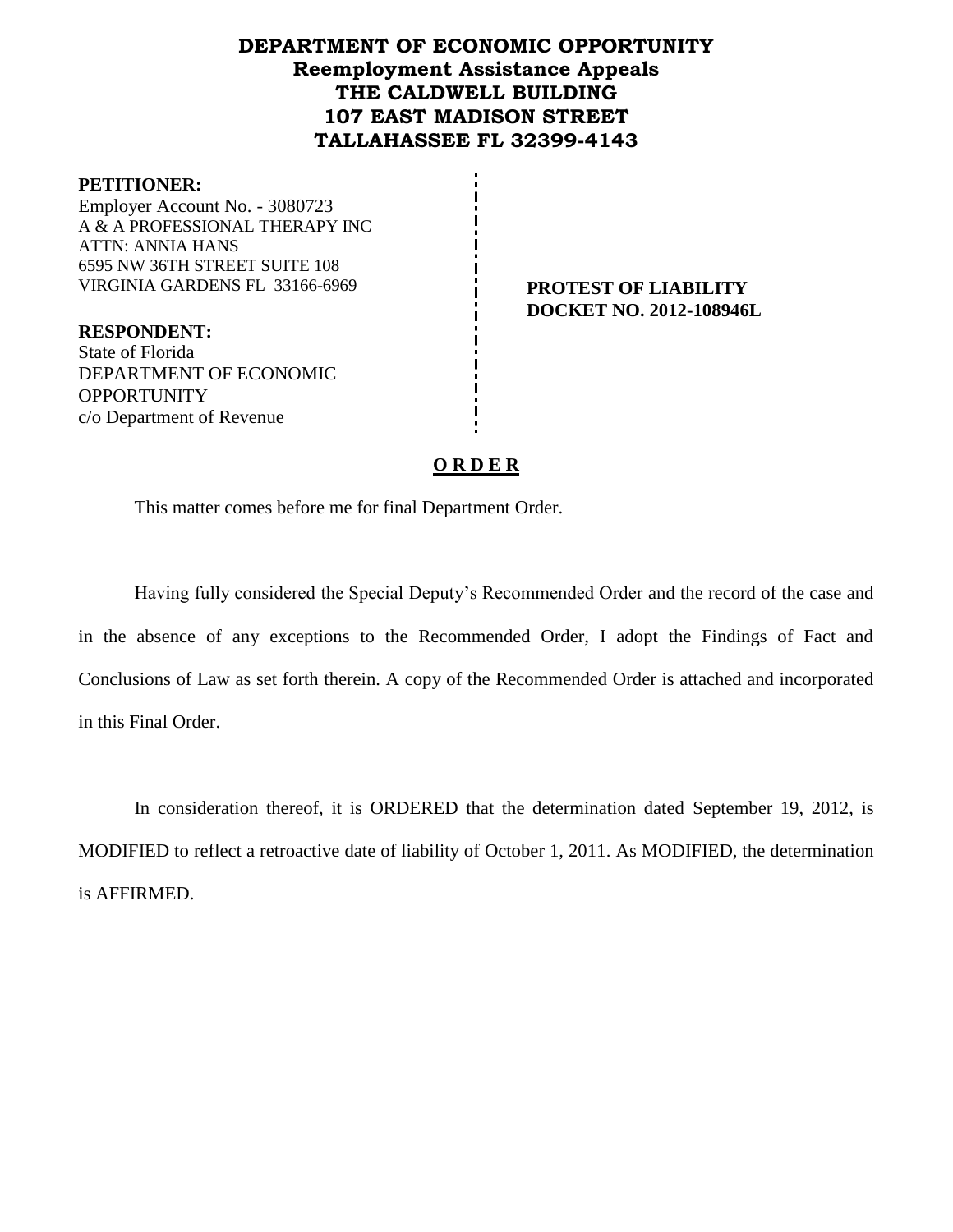#### **JUDICIAL REVIEW**

Any request for judicial review must be initiated within 30 days of the date the Order was filed. Judicial review is commenced by filing one copy of a *Notice of Appeal* with the DEPARTMENT OF ECONOMIC OPPORTUNITY at the address shown at the top of this Order and a second copy, with filing fees prescribed by law, with the appropriate District Court of Appeal. It is the responsibility of the party appealing to the Court to prepare a transcript of the record. If no court reporter was at the hearing, the transcript must be prepared from a copy of the Special Deputy's hearing recording, which may be requested from the Office of Appeals.

Cualquier solicitud para revisión judicial debe ser iniciada dentro de los 30 días a partir de la fecha en que la Orden fue registrada. La revisión judicial se comienza al registrar una copia de un *Aviso de Apelación* con la Agencia para la Innovación de la Fuerza Laboral [*DEPARTMENT OF ECONOMIC OPPORTUNITY]* en la dirección que aparece en la parte superior de este *Orden* y una segunda copia, con los honorarios de registro prescritos por la ley, con el Tribunal Distrital de Apelaciones pertinente. Es la responsabilidad de la parte apelando al tribunal la de preparar una transcripción del registro. Si en la audiencia no se encontraba ningún estenógrafo registrado en los tribunales, la transcripción debe ser preparada de una copia de la grabación de la audiencia del Delegado Especial [*Special Deputy*], la cual puede ser solicitada de la Oficina de Apelaciones.

Nenpòt demann pou yon revizyon jiridik fèt pou l kòmanse lan yon peryòd 30 jou apati de dat ke Lòd la te depoze a. Revizyon jiridik la kòmanse avèk depo yon kopi yon *Avi Dapèl* ki voye bay DEPARTMENT OF ECONOMIC OPPORTUNITY lan nan adrès ki parèt pi wo a, lan tèt *Lòd* sa a e yon dezyèm kopi, avèk frè depo ki preskri pa lalwa, bay Kou Dapèl Distrik apwopriye a. Se responsabilite pati k ap prezante apèl la bay Tribinal la pou l prepare yon kopi dosye a. Si pa te gen yon stenograf lan seyans lan, kopi a fèt pou l prepare apati de kopi anrejistreman seyans lan ke Adjwen Spesyal la te fè a, e ke w ka mande Biwo Dapèl la voye pou ou.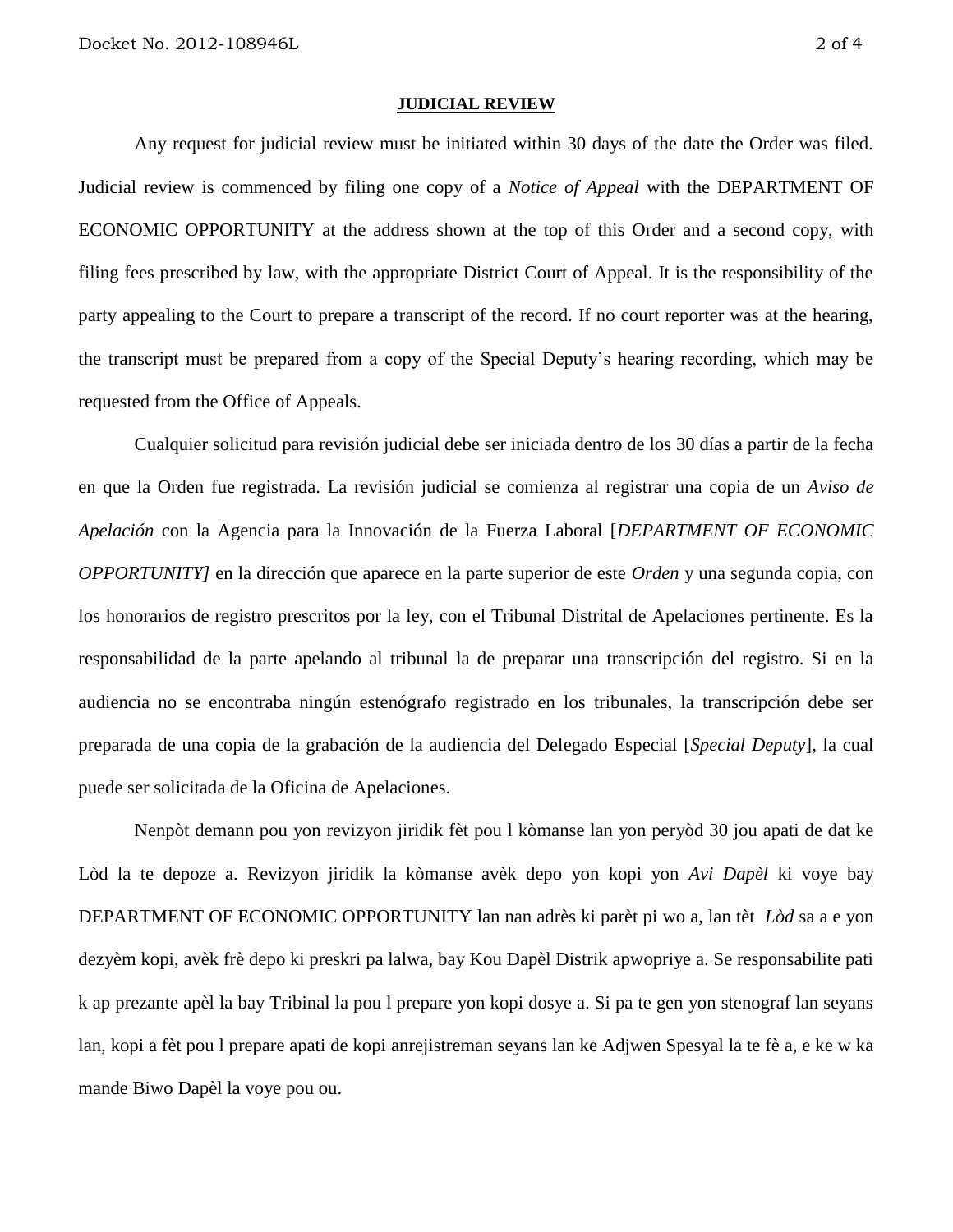DONE and ORDERED at Tallahassee, Florida, this \_\_\_\_\_\_\_ day of January, 2013.



Altemese Smith, Assistant Director, Reemployment Assistance Services DEPARTMENT OF ECONOMIC OPPORTUNITY

FILED ON THIS DATE PURSUANT TO § 120.52, FLORIDA STATUTES, WITH THE DESIGNATED DEPARTMENT CLERK, RECEIPT OF WHICH IS HEREBY ACKNOWLEDGED.

 $\overline{\phantom{a}}$  ,  $\overline{\phantom{a}}$  ,  $\overline{\phantom{a}}$  ,  $\overline{\phantom{a}}$  ,  $\overline{\phantom{a}}$  ,  $\overline{\phantom{a}}$  ,  $\overline{\phantom{a}}$  ,  $\overline{\phantom{a}}$  ,  $\overline{\phantom{a}}$  ,  $\overline{\phantom{a}}$  ,  $\overline{\phantom{a}}$  ,  $\overline{\phantom{a}}$  ,  $\overline{\phantom{a}}$  ,  $\overline{\phantom{a}}$  ,  $\overline{\phantom{a}}$  ,  $\overline{\phantom{a}}$ DEPUTY CLERK DATE

## **CERTIFICATE OF SERVICE**

**I HEREBY CERTIFY that true and correct copies of the foregoing Final Order have been furnished to the persons listed below in the manner described, on the \_\_\_\_\_\_\_ day of January, 2013**.

 $ShmumD.$ 

SHANEDRA Y. BARNES, Special Deputy Clerk DEPARTMENT OF ECONOMIC OPPORTUNITY Reemployment Assistance Appeals 107 EAST MADISON STREET TALLAHASSEE FL 32399-4143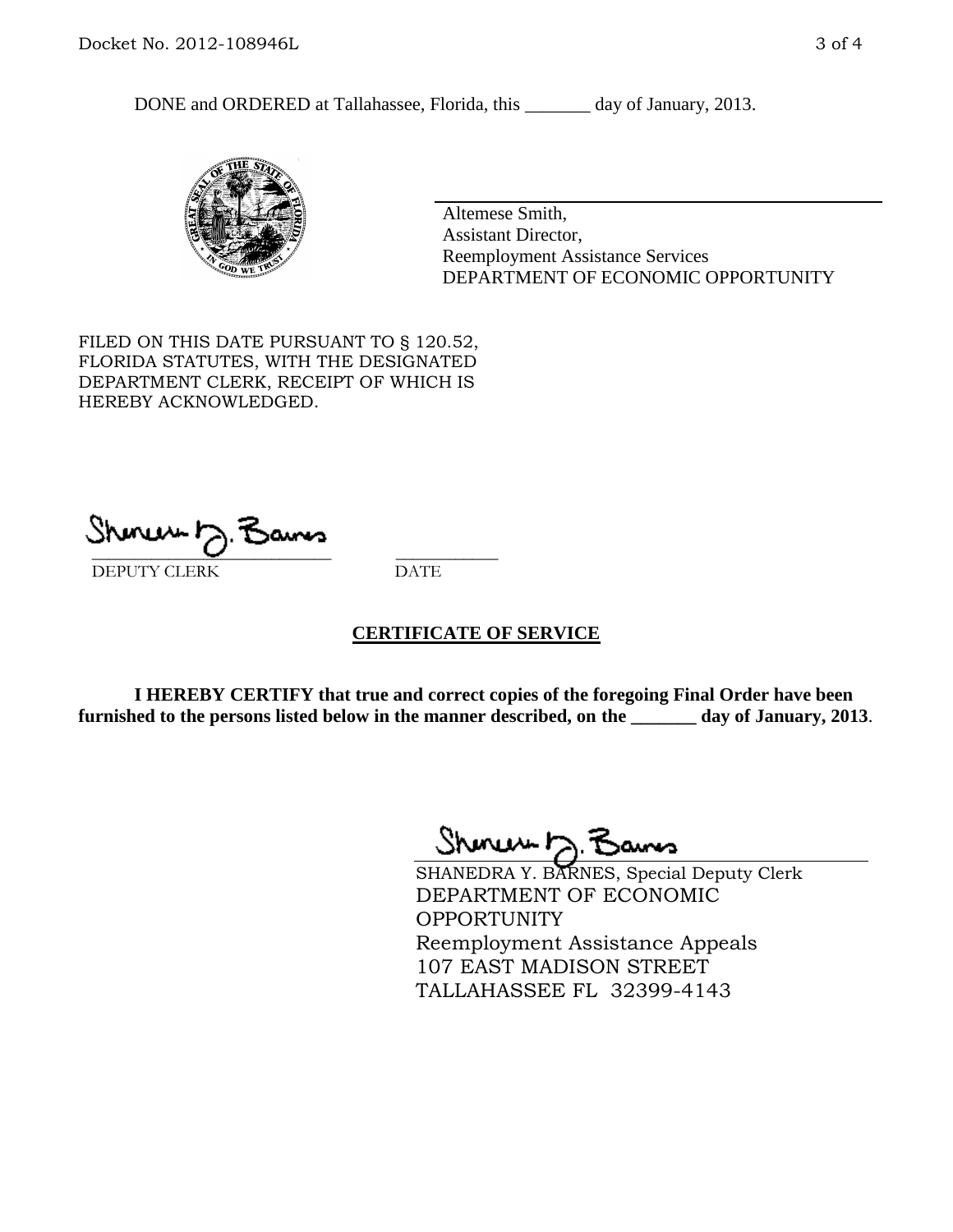By U.S. Mail:

A & A PROFESSIONAL THERAPY INC ATTN: ANNIA HANS 6595 NW 36TH STREET SUITE 108 VIRGINIA GARDENS FL 33166-6969

ANABEL RIVERO 3520 SW 25TH STREET

MIAMI FL 33133 DEPARTMENT OF REVENUE ATTN: VANDA RAGANS - CCOC #1-4857 5050 WEST TENNESSEE STREET TALLAHASSEE FL 32399

> DEPARTMENT OF REVENUE ATTN: GORDON HERGET 2301 MAITLAND CENTER PARKWAY SUITE 160 MAITLAND FL 32751-4192

State of Florida DEPARTMENT OF ECONOMIC OPPORTUNITY c/o Department of Revenue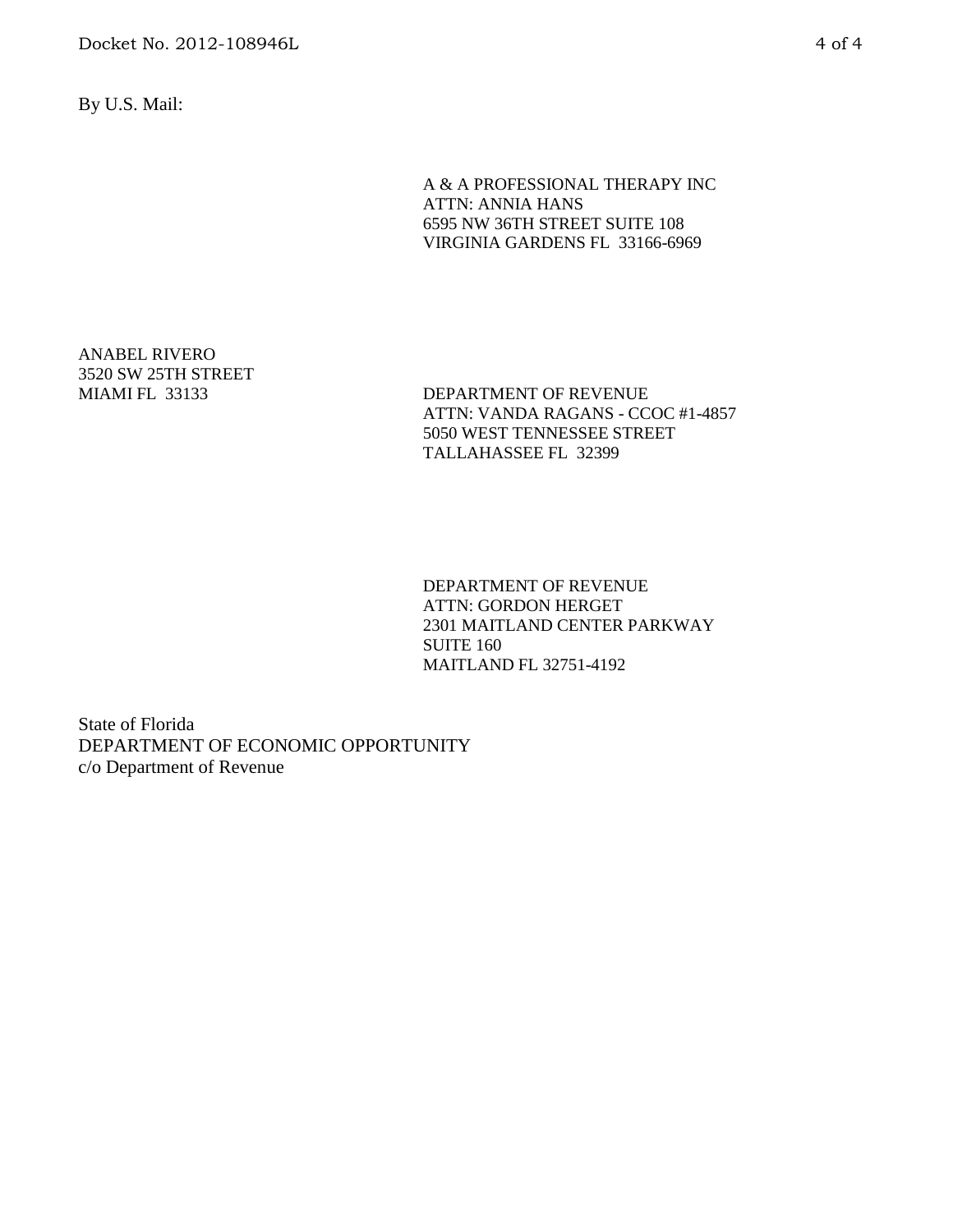## **DEPARTMENT OF ECONOMIC OPPORTUNITY Reemployment Assistance Appeals**

MSC 347 CALDWELL BUILDING 107 EAST MADISON STREET TALLAHASSEE FL 32399-4143

#### **PETITIONER:**

Employer Account No. - 3080723 A & A PROFESSIONAL THERAPY INC ATTN: ANNIA HANS 6595 NW 36TH STREET SUITE 108 VIRGINIA GARDENS FL 33166-6969

> **PROTEST OF LIABILITY DOCKET NO. 2012-108946L**

**RESPONDENT:** State of Florida DEPARTMENT OF ECONOMIC **OPPORTUNITY** c/o Department of Revenue

# **RECOMMENDED ORDER OF SPECIAL DEPUTY**

TO: Assistant Director, Executive Director, Reemployment Assistance Services DEPARTMENT OF ECONOMIC OPPORTUNITY

This matter comes before the undersigned Special Deputy pursuant to the Petitioner's protest of the Respondent's determination dated September 19, 2012.

After due notice to the parties, a telephone hearing was held on November 14, 2012. The Petitioner, represented by the Petitioner's Vice President, appeared and testified. Jorge Alleguez testified as a witness for the Petitioner. The Respondent, represented by a Department of Revenue Tax Specialist, appeared and testified. The Joined Party appeared and testified.

The record of the case, including the recording of the hearing and any exhibits submitted in evidence, is herewith transmitted. Proposed Findings of Fact and Conclusions of Law were not received.

## **Issues:**

Whether services performed for the Petitioner by the Joined Party and other individuals constitute insured employment pursuant to Sections 443.036(19), 443.036(21); 443.1216, Florida Statutes, and if so, the effective date of the liability.

Whether the Petitioner meets liability requirements for Florida reemployment assistance contributions, and if so, the effective date of liability, pursuant to Sections 443.036(19); 443.036(21), Florida Statutes.

## **Findings of Fact:**

1. The Petitioner is a corporation that was formed on May 9, 2011. The Petitioner provides in-home therapy services for patients. The Petitioner began providing therapy services in October 2011, when the Petitioner obtained a license. The Petitioner provides the services under contracts with home health agencies. The Petitioner's vice president has performed services for the Petitioner since the inception of the corporation.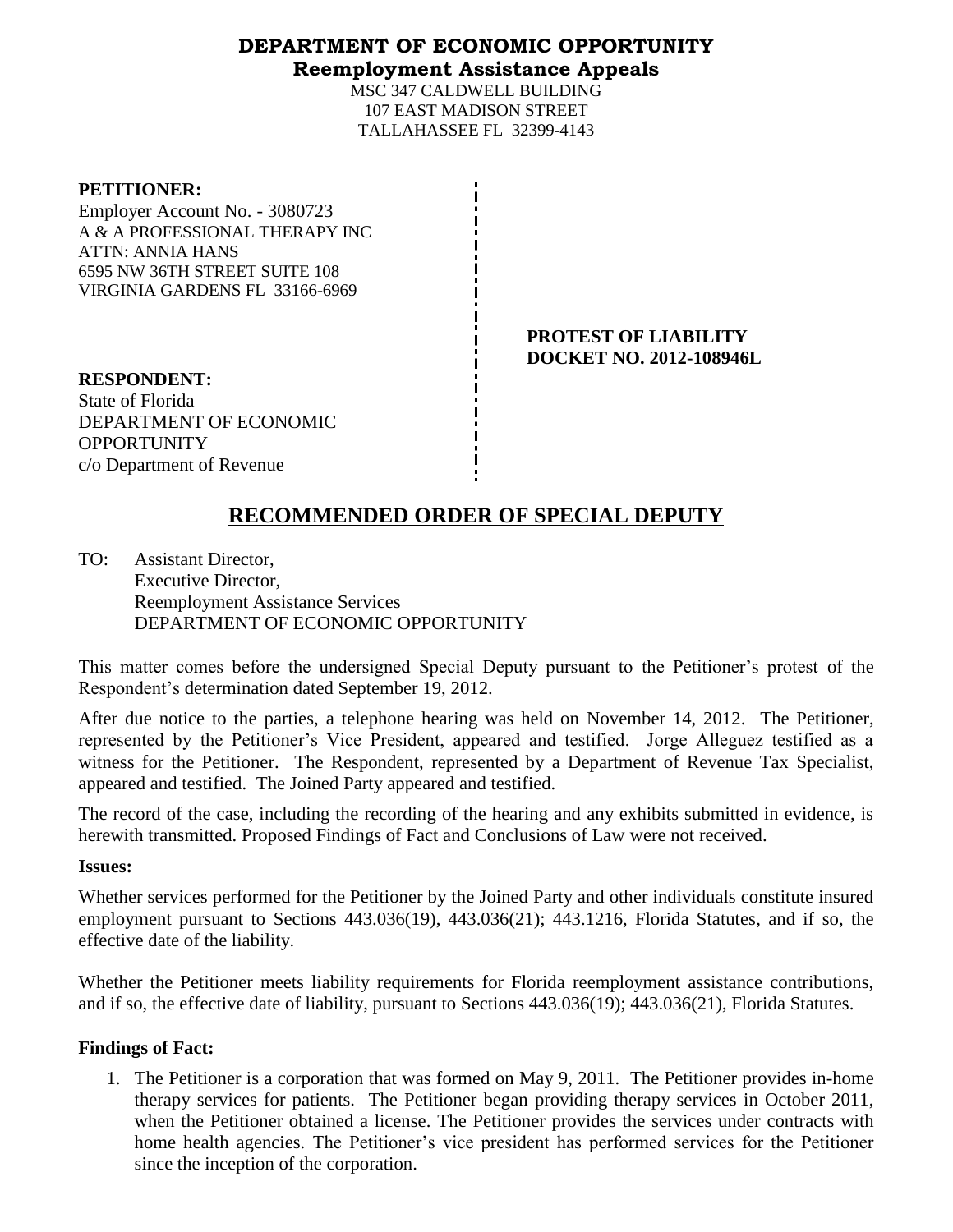- 2. The Joined Party performed services for the Petitioner as a case manager from November 2011 until August 2012. The Joined Party's responsibilities were to receive and process patient information from agencies, forward paperwork to therapists, receive reports from therapists, submit the therapists' reports to agencies, and follow-up with the therapists to ensure that the services requested were being provided. The Petitioner determined the assignment of a patient to a therapist.
- 3. The Joined Party obtained the work through a friend of the Petitioner's vice president. The Joined Party was told what hours she would be expected to work and that she would be compensated at a rate of \$225 per week. The Joined Party was told she would receive a 1099 at the end of the year, so that she could pay her own taxes. The parties did not enter into a written agreement.
- 4. The Joined Party did not have experience as a case manager. The Joined Party received on the job training from another of the Petitioner's case managers. The Joined Party was paid during the training period.
- 5. The Joined Party's services were performed at the Petitioner's business office. The Petitioner furnished a computer and telephone for the Joined Party's use in performing the work.
- 6. The Joined Party worked from 9:00 a.m. to 5:00 p.m., Monday through Friday. The Joined Party had a set time for lunch and other short breaks. The Joined Party was not required to keep a timesheet or otherwise record her hours.
- 7. The Joined Party did not bill for her services. The Joined Party was paid on a bi-weekly basis, initially at a rate of \$225 per week. The Petitioner later raised the Joined Party's pay to \$250 and, ultimately, \$275 per week. The Petitioner did not withhold taxes from the Joined Party's pay. The Joined Party received holiday pay. The Joined Party did not receive sick pay or vacation pay. The Joined Party is a Notary Public. If the Joined Party was asked by the Petitioner to notarize a document, the Joined Party was paid \$10 per document. The Petitioner reported the Joined Party's earnings on a form 1099-MISC. The Petitioner paid the Joined Party the sum of \$1,250 in the fourth quarter 2011.
- 8. The Joined Party was supervised by the Petitioner's vice president.
- 9. The Joined Party was not restricted from performing services for a competitor of the Petitioner.
- 10. Either party could terminate the relationship at any time without a penalty or liability for breach of contract.
- 11. The Joined Party did not have her own business or occupational license. The Joined Party believed she was an employee of the Petitioner.
- 12. Jorge Alleguez has performed services for the Petitioner as a case manager since October 2011. Jorge Alleguez performs services for the Petitioner under a written agreement. Jorge Alleguez performs all of his services as a case manager at the Petitioner's office, using the Petitioner's equipment. The Petitioner's vice president provided training to Jorge Alleguez. Jorge Alleguez has set hours for work, and is compensated on a salaried basis. Jorge Alleguez does not have his own business or occupational license and does not advertise his services to the general public.

## **Conclusions of Law:**

13. The issue in this case, whether services performed for the Petitioner constitute employment subject to the Florida Unemployment Compensation Law, is governed by Chapter 443, Florida Statutes. Section 443.1216(1)(a)2, Florida Statutes, provides that employment subject to the chapter includes service performed by individuals under the usual common law rules applicable in determining an employer-employee relationship.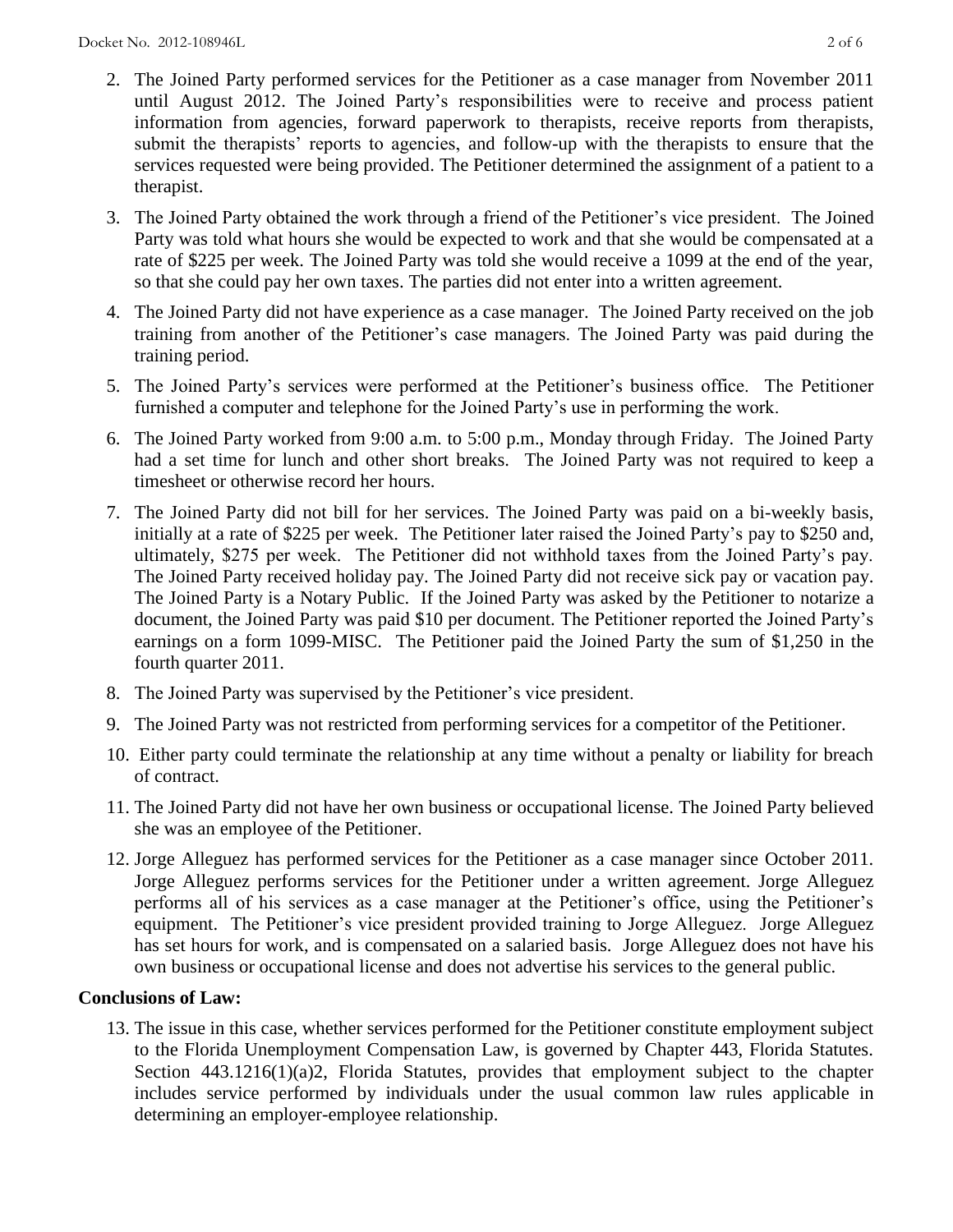- 14. The Supreme Court of the United States held that the term "usual common law rules" is to be used in a generic sense to mean the "standards developed by the courts through the years of adjudication." United States v. W.M. Webb, Inc., 397 U.S. 179 (1970).
- 15. The Supreme Court of Florida adopted and approved the tests in 1 Restatement of Law, Agency 2d Section 220 (1958), for use to determine if an employment relationship exists. See Cantor v. Cochran, 184 So.2d 173 (Fla. 1966); Miami Herald Publishing Co. v. Kendall, 88 So.2d 276 (Fla. 1956); Magarian v. Southern Fruit Distributors, 1 So.2d 858 (Fla. 1941); see also Kane Furniture Corp. v. R. Miranda, 506 So.2d 1061 (Fla. 2d DCA 1987).
- 16. Restatement of Law is a publication, prepared under the auspices of the American Law Institute, which explains the meaning of the law with regard to various court rulings. The Restatement sets forth a nonexclusive list of factors that are to be considered when judging whether a relationship is an employment relationship or an independent contractor relationship.
- 17. 1 Restatement of Law, Agency 2d Section 220 (1958) provides:
	- (1) A servant is a person employed to perform services for another and who, in the performance of the services, is subject to the other's control or right of control.
	- (2) The following matters of fact, among others, are to be considered:
		- (a) the extent of control which, by the agreement, the business may exercise over the details of the work;
		- (b) whether or not the one employed is engaged in a distinct occupation or business;
		- (c) the kind of occupation, with reference to whether, in the locality, the work is usually done under the direction of the employer or by a specialist without supervision;
		- (d) the skill required in the particular occupation;
		- (e) whether the employer or the worker supplies the instrumentalities, tools, and the place of work for the person doing the work;
		- (f) the length of time for which the person is employed;
		- $(g)$  the method of payment, whether by the time or by the job;
		- (h) whether or not the work is a part of the regular business of the employer;
		- (i) whether or not the parties believe they are creating the relation of master and servant;
		- (j) whether the principal is or is not in business.
- 18. Comments in the Restatement explain that the word "servant" does not exclusively connote manual labor, and the word "employee" has largely replaced "servant" in statutes dealing with various aspects of the working relationship between two parties.
- 19. In Department of Health and Rehabilitative Services v. Department of Labor & Employment Security, 472 So.2d 1284 (Fla. 1<sup>st</sup> DCA 1985) the court confirmed that the factors listed in the Restatement are the proper factors to be considered in determining whether an employer-employee relationship exists. However, in citing La Grande v. B&L Services, Inc., 432 So.2d 1364, 1366 (Fla.  $1<sup>st</sup> DCA$  1983), the court acknowledged that the question of whether a person is properly classified an employee or an independent contractor often cannot be answered by reference to "hard and fast" rules, but rather must be addressed on a case-by-case basis.
- 20. The evidence presented in this case does not reveal the existence of an agreement, verbal or written, specifying whether the Joined Party would perform services as an employee or as an independent contractor. In Keith v. News & Sun Sentinel Co., 667 So.2d 167 (Fla. 1995), the Court held that in determining the status of a working relationship, the agreement between the parties should be examined if there is one. In providing guidance on how to proceed absent an express agreement the Court stated, "In the event that there is no express agreement and the intent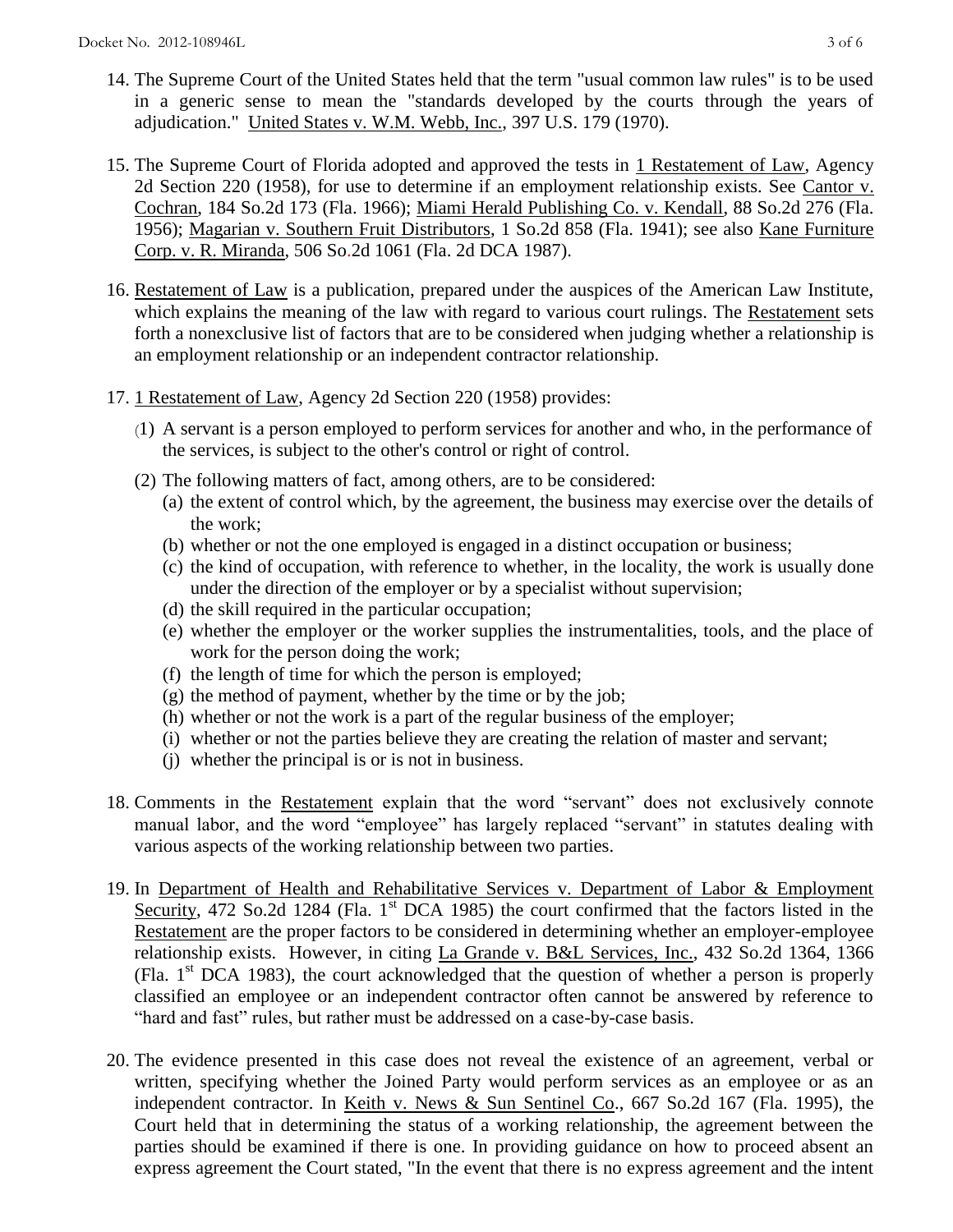of the parties cannot be otherwise determined, courts must resort to a fact specific analysis under the Restatement based on the actual practice of the parties."

- 21. The Petitioner's business is providing therapy services for patients. The Joined Party performed services on a full-time basis as a case manager. The work performed by the Joined Party was not separate and distinct from the Petitioner's business, but was an integral and necessary part of the Petitioner's business. The Joined Party did not have her own business. The Joined Party did not have any expense or financial risk associated with the work performed for the Petitioner.
- 22. In Adams v. Department of Labor and Employment Security, 458 So.2d 1161 (Fla. 1<sup>st</sup> DCA 1984), the Court held that the basic test for determining a worker's status is the employing unit's right of control over the manner in which the work is performed. The Court, quoting Farmer's and Merchant's Bank v. Vocelle, 106 So.2d 92 (Fla. 1<sup>st</sup> DCA 1958), stated: "[I]f the person serving is merely subject to the control of the person being served as to the results to be obtained, he is an independent contractor; if he is subject to the control of the person being served as to the means to be used, he is not an independent contractor." In this case the Petitioner exercised significant control over the details of the work. The Petitioner determined what work was performed, where the work was performed, when the work was performed and, through the training and direction, how the work was performed.
- 23. The Petitioner provided all of the equipment and supplies needed for the work.
- 24. The Petitioner determined the rate and method of payment. The Joined Party was paid by time rather than by the job. The Joined Party received holiday pay, a benefit normally reserved for employees. The fact that taxes were not withheld from the Joined Party's pay does not, standing alone, establish an independent contractor relationship.
- 25. Either party had the right to terminate the relationship at any time without incurring liability for breach of contract. The Joined Party performed services for the Petitioner for approximately eight months. These facts reveal the existence of an at-will relationship of relative permanence. In Cantor v. Cochran, 184 So.2d 173 (Fla. 1966), the court in quoting 1 Larson, Workmens' Compensation Law, Section 44.35, stated: "The power to fire is the power to control. The absolute right to terminate the relationship without liability is not consistent with the concept of independent contractor, under which the contractor should have the legal right to complete the project contracted for and to treat any attempt to prevent completion as a breach of contract."
- 26. In Adams v. Department of Labor and Employment Security, 458 So.2d 1161 (Fla. 1<sup>st</sup> DCA 1984) the Court determined that the Department has the authority to make its determination applicable not only to the worker whose unemployment benefit application initiated the investigation, but to all similarly situated workers. In this case, the Department of Revenue made its determination applicable to all persons performing services as case workers.
- 27. Rule 73B-10.035(7), Florida Administrative Code, provides that the burden of proof will be on the protesting party to establish by a preponderance of the evidence that the determination was in error.
- 28. It was not shown that the other case manager(s) performs services under terms and conditions that differ from the terms and conditions under which the Joined Party performed her services.
- 29. It is concluded that the services performed for the Petitioner by the Joined Party and others as case managers constitute insured employment.
- 30. Section 443.036(20)(c), Florida Statutes, provides: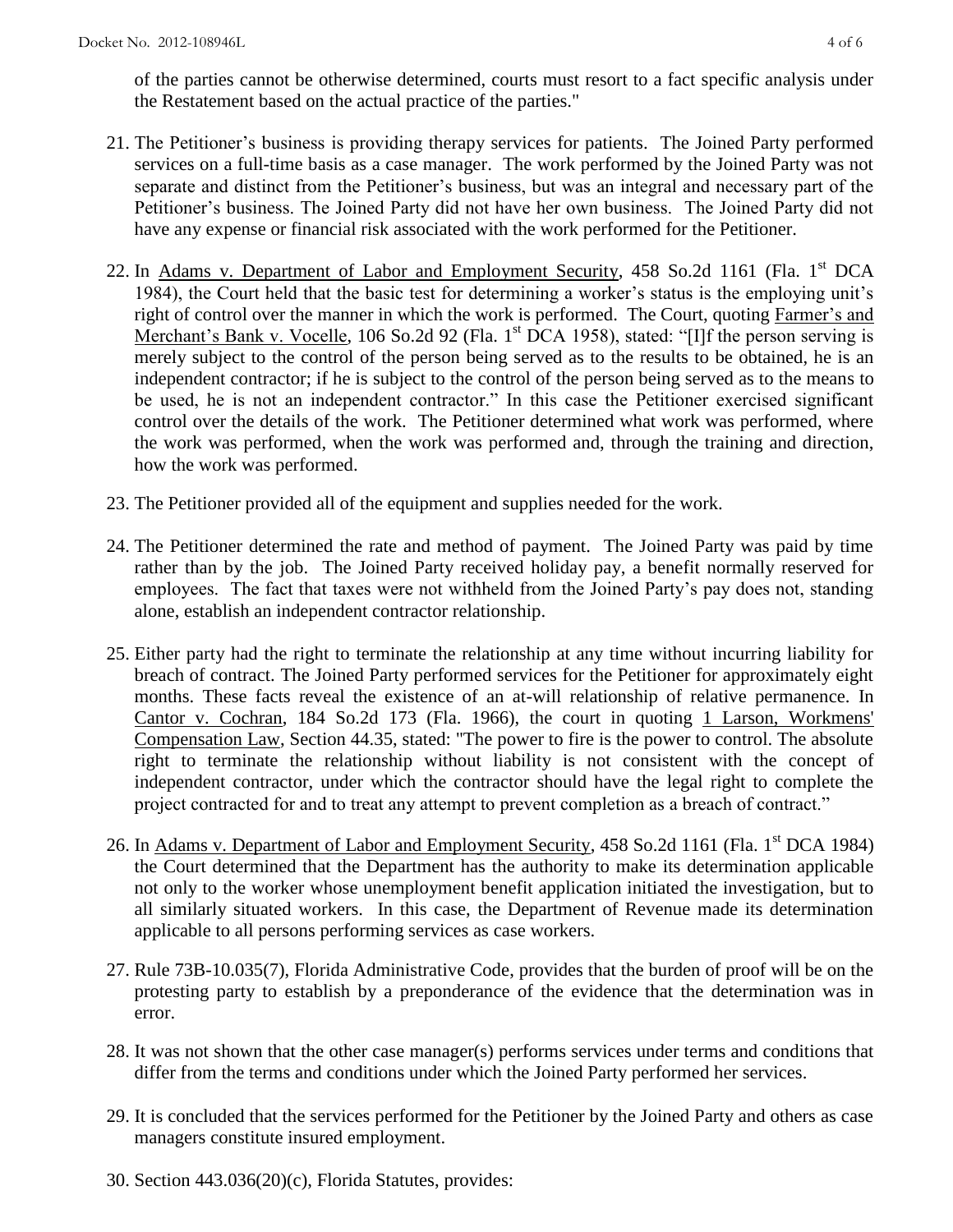(c) A person who is an officer of a corporation, or a member of a limited liability company classified as a corporation for federal income tax purposes, and who performs services for the corporation or limited liability company in this state, regardless of whether those services are continuous, is deemed an employee of the corporation or limited liability company during all of each week of his or her tenure in office, regardless of whether he or she is compensated for those services. Services are presumed to be rendered for the corporation in cases in which the officer is compensated by means other than dividends upon shares of stock of the corporation owned by him or her.

31. Section 443.1216(1)(a)1., Florida Statutes, provides:

(1)(a) The employment subject to this chapter includes a service performed, including a service performed in interstate commerce, by:

1. An officer of a corporation.

- 32. Section 443.1215(1)(a), Florida Statutes, provides:
	- (1) Each of the following employing units is an employer subject to this chapter:
	- (a) An employing unit that:

 1. In a calendar quarter during the current or preceding calendar year paid wages of at least \$1,500 for service in employment; or

 2. For any portion of a day in each of 20 different calendar weeks, regardless of whether the weeks were consecutive, during the current or preceding calendar year, employed at least one individual in employment, irrespective of whether the same individual was in employment during each day.

33. The Petitioner's vice president, a statutory employee, has performed services for the Petitioner since the inception of the incorporation, May 9, 2011. Those services are sufficient to establish liability effective October 1, 2011, based on the fact that the Petitioner employed at least one individual in employment during twenty different calendar weeks during a calendar year.

**Recommendation:** It is recommended that the determination dated September 19, 2012, be MODIFIED to reflect a retroactive date of liability of October 1, 2011. As MODIFIED, it is recommended that the determination be AFFIRMED.

Respectfully submitted on December 13, 2012.



SUSAN WILLIAMS, Special Deputy Office of Appeals

A party aggrieved by the *Recommended Order* may file written exceptions to the Director at the address shown above within fifteen days of the mailing date of the *Recommended Order*. Any opposing party may file counter exceptions within ten days of the mailing of the original exceptions. A brief in opposition to counter exceptions may be filed within ten days of the mailing of the counter exceptions. Any party initiating such correspondence must send a copy of the correspondence to each party of record and indicate that copies were sent.